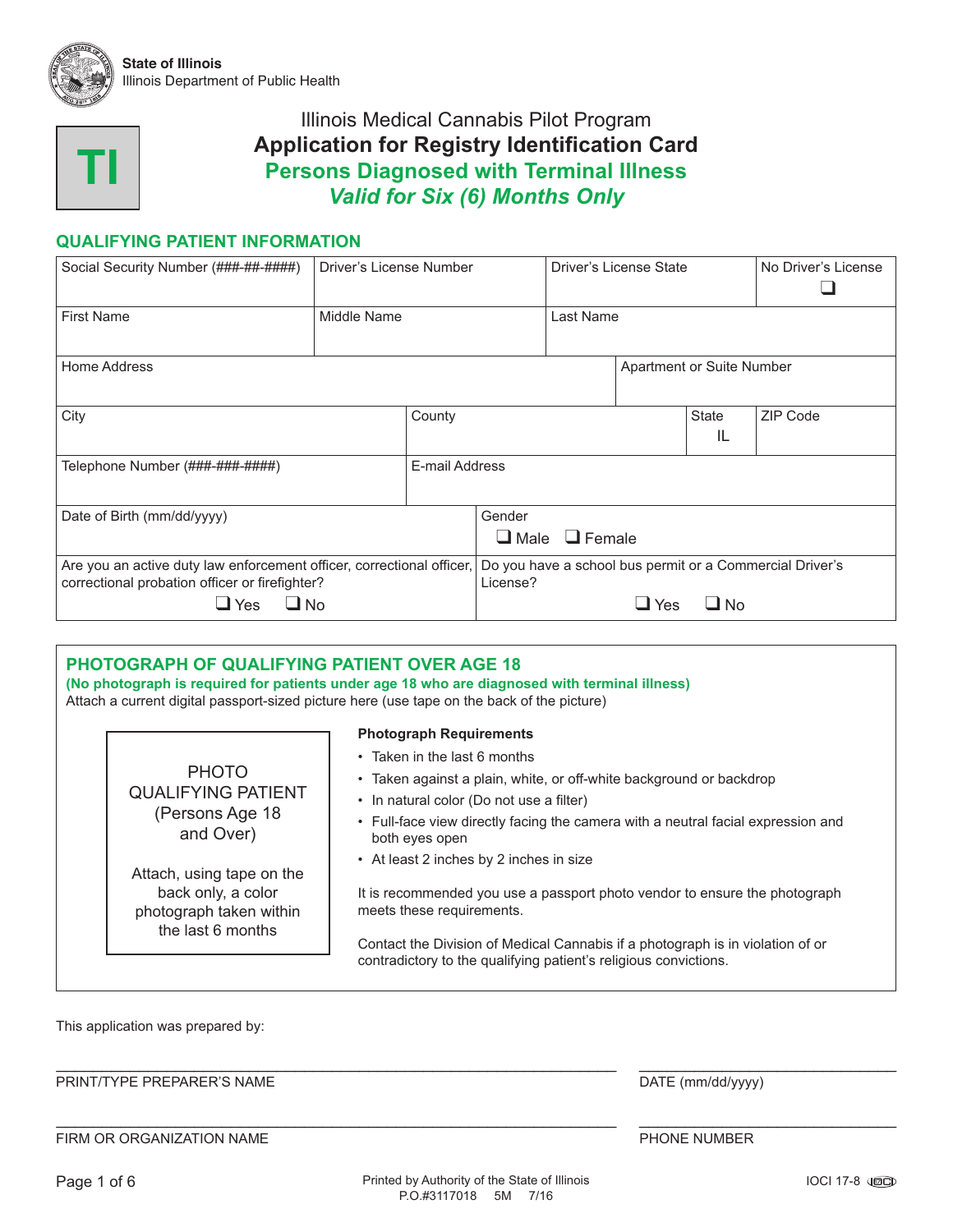



### **CERTIFICATIONS**

I certify the information provided in this application is true and accurate to the best of my knowledge.

#### *Submission of false, misleading or inaccurate information in connection with this application is grounds for revocation of my Illinois Medical Cannabis Qualifying Patient Registry Identification Card and other administrative, civil or criminal penalties.*

I understand this application and the associated registry identification card, if approved, are only valid for six months from the date issued and if I no longer have a diagnosis of terminal illness after six months, I shall submit a full application, on the appropriate forms, along with all associated fees for a registry application card.

I additionally certify that I have been given actual Notice and understand that, notwithstanding the Compassionate Use of Medical Cannabis Pilot Program Act (Act):

- (i) cannabis is a prohibited Schedule I controlled substance under federal law;
- (ii) participation in the program is permitted only to the extent provided by the strict requirements of the Act;
- (iii) any activity not sanctioned by the Act may be a violation of state or federal law and could result in arrest, conviction, or incarceration;
- (iv) growing, distributing, or possessing cannabis under the Act, unless done through a federally-approved research program, is a violation of federal law;
- (v) growing, distributing, or possessing cannabis in any capacity, except through a federally-approved research program, may be a violation of state or federal law and could result in arrest, conviction or incarceration;
- (vi) use of medical cannabis, or possessing a medical cannabis patient or caregiver registry card, may affect an individual's ability to receive or retain federal or state licensure in other areas;
- (vii) use of medical cannabis or possessing a medical cannabis patient or caregiver registry card, in tandem with other conduct, may be a violation of state or federal law and could result in arrest, conviction or incarceration;
- (viii) participation in the Medical Cannabis Pilot Program does not authorize any person to violate federal law or state law;
- (ix) the Act does not provide any immunity from or affirmative defense to arrest or prosecution under federal law or state law, other than as set out in 410 ILCS 130/25; and
- (x) applicants shall indemnify, hold harmless, and defend the state of Illinois for any and all civil or criminal penalties resulting from participation in the program.

\_\_\_\_\_\_\_\_\_\_\_\_\_\_\_\_\_\_\_\_\_\_\_\_\_\_\_\_\_\_\_\_\_\_\_\_\_\_\_\_\_\_\_\_\_\_\_\_\_\_\_\_\_\_\_\_\_\_\_\_\_ \_\_\_\_\_\_\_\_\_\_\_\_\_\_\_\_\_\_\_\_\_\_\_\_\_\_\_\_

SIGNATURE OF QUALIFYING PATIENT **Example 2018** 2019 12:30 DATE (mm/dd/yyyy)

### **MEDICAL CANNABIS DISPENSARY SELECTION**

Name and Address of Dispensary

Dispensary District

You must select a dispensary to enter and purchase medical cannabis. The list of dispensaries currently licensed by the state of Illinois may be viewed at [http://www.idfpr.com/Forms/MC/ListofLicensedDispensaries.pdf.](http://www.idfpr.com/Forms/MC/ListofLicensedDispensaries.pdf)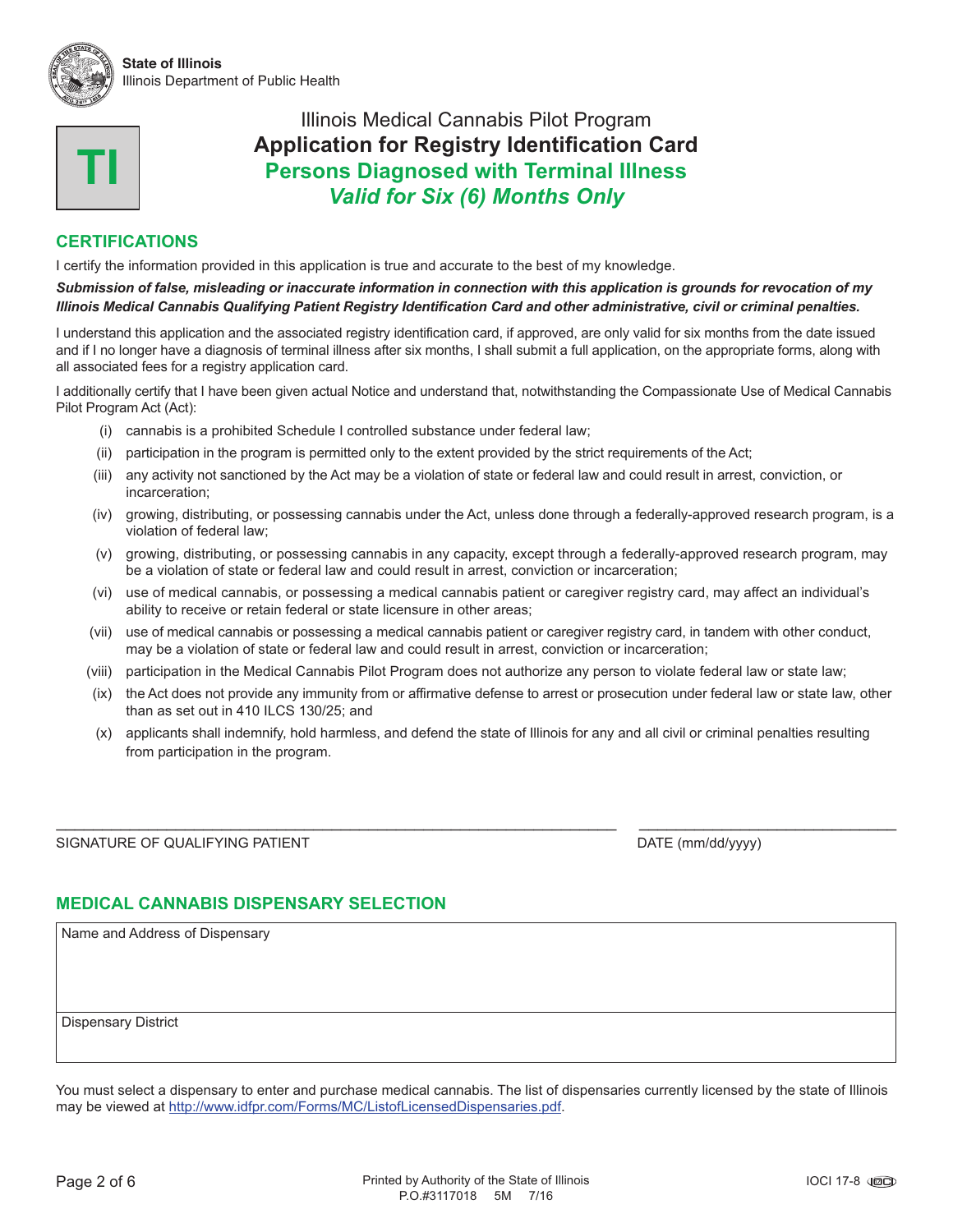



## Illinois Medical Cannabis Pilot Program **Physician Confirmation of Diagnosis of Terminal Illness** \*\*\* This section to be completed by the Qualifying Patient's physician \*\*\*

### Do Not Complete for Veterans Receiving Medical Care at a VA Facility

#### **PHYSICIAN INFORMATION ON FILE WITH THE ILLINOIS DEPARTMENT OF FINANCIAL AND PROFESSIONAL REGULATION**

| <b>First Name</b>                                                                          |  | Middle Name                                                                          |                                               | Last Name    |          |  |
|--------------------------------------------------------------------------------------------|--|--------------------------------------------------------------------------------------|-----------------------------------------------|--------------|----------|--|
|                                                                                            |  |                                                                                      |                                               |              |          |  |
| Office Address (Location where the Qualifying Patient's Medical Examination was conducted) |  |                                                                                      |                                               |              |          |  |
|                                                                                            |  |                                                                                      |                                               |              |          |  |
| Suite #<br>City                                                                            |  |                                                                                      |                                               | <b>State</b> | ZIP Code |  |
|                                                                                            |  |                                                                                      |                                               | IL           |          |  |
| E-mail Address<br>Office Telephone Number (###-###-#####)                                  |  |                                                                                      |                                               |              |          |  |
|                                                                                            |  |                                                                                      |                                               |              |          |  |
| Illinois Physician License Number                                                          |  |                                                                                      | Illinois Controlled Substances License Number |              |          |  |
|                                                                                            |  |                                                                                      |                                               |              |          |  |
| Length of time patient has been under your care (years/months)                             |  | Date of in-person medical examination relating to this certification<br>(mm/dd/yyyy) |                                               |              |          |  |

### **ATTESTATIONS**

|                                                       | (the physician), have made a diagnosis of terminal illness of |
|-------------------------------------------------------|---------------------------------------------------------------|
|                                                       | (insert name of disease or illness) with a life expectancy    |
| of six (6) months or fewer for the qualifying patient | , and by my signature                                         |

below certify the following:

- 1. I have established a bona-fide physician-patient relationship with the qualifying patient applicant. The qualifying patient is under my care, either for his/her primary care or for his/her terminal illness, as specified on this form. This bona-fide physicianpatient relationship is not limited to the diagnosis of terminal illness for the patient to use medical cannabis or a consultation simply for that purpose.
- 2. I have conducted an in-person physical examination of the qualifying patient within the last 90 calendar days. I understand the Illinois Department of Public Health may request additional confirmation of the assessment(s) performed for this qualifying patient's terminal illness.
- 3. I have completed an assessment of the qualifying patient's medical history, including the review of medical records from other treating physicians from the previous 12 months. I have established a medical record for the qualifying patient related to the patient's terminal illness and continued treatment under my care.

I am external intervals and the physician of the physician), hereby certify I am a physician intervals and  $\frac{1}{2}$ duly licensed to practice medicine in the state of Illinois. The qualifying patient has the terminal illness specified, and the patient is under my management for the terminal illness and/or their primary care. I attest the information provided in this written certification is true and correct.

\_\_\_\_\_\_\_\_\_\_\_\_\_\_\_\_\_\_\_\_\_\_\_\_\_\_\_\_\_\_\_\_\_\_\_\_\_\_\_\_\_\_\_\_\_\_\_\_\_\_\_\_\_\_\_\_\_\_\_\_\_ \_\_\_\_\_\_\_\_\_\_\_\_\_\_\_\_\_\_\_\_\_\_\_\_\_\_\_\_

Physician signature (no stamps accepted) – Sign in blue ink only example of signature (mm/dd/yyyy)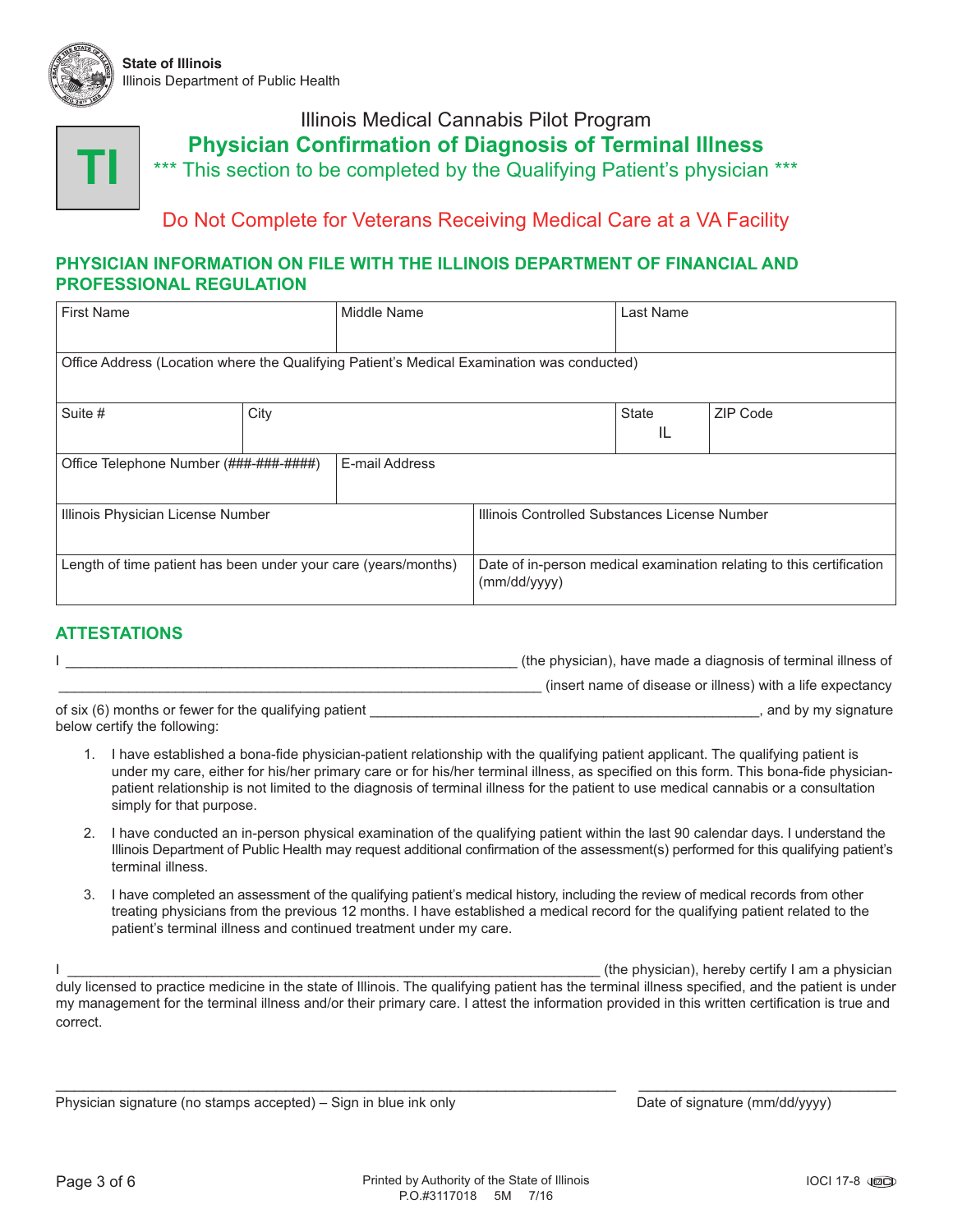



### **DESIGNATED CAREGIVER INFORMATION**

| Social Security Number (###-##-#####) | Driver's License Number |        |                                                 | Driver's License State    |                           |          | No Driver's License |
|---------------------------------------|-------------------------|--------|-------------------------------------------------|---------------------------|---------------------------|----------|---------------------|
| <b>First Name</b>                     | Middle Name             |        |                                                 | Last Name                 |                           |          |                     |
| Home Address                          |                         |        |                                                 |                           | Apartment or Suite Number |          |                     |
| City                                  |                         | County |                                                 |                           | <b>State</b><br>IL        | ZIP Code |                     |
| Telephone Number (###-###-####)       |                         |        | E-mail Address (required for online applicants) |                           |                           |          |                     |
| Date of Birth (mm/dd/yyyy)            |                         |        | Gender                                          | $\Box$ Male $\Box$ Female |                           |          |                     |

If this application is for a person under age 18 who has been diagnosed with a terminal illness, a second designated caregiver can be added by making a copy of pages 4 and 5 and completing the requested information for the second designated caregiver.

#### **DESIGNATED CAREGIVER PHOTOGRAPH**

Attach a current digital passport-sized picture here (use tape on the back of the picture)

#### PHOTO DESIGNATED **CAREGIVER**

Attach, using tape on the back only, a color photograph taken within the last 6 months

#### **Photograph Requirements**

- Taken in the last 6 months
- Taken against a plain, white, or off-white background or backdrop
- In natural color (Do not use a filter)
- Full-face view directly facing the camera with a neutral facial expression and both eyes open
- At least 2 inches by 2 inches in size

It is recommended you use a passport photo vendor to ensure the photograph meets these requirements.

Contact the Division of Medical Cannabis if a photograph is in violation of or contradictory to the qualifying patient's religious convictions.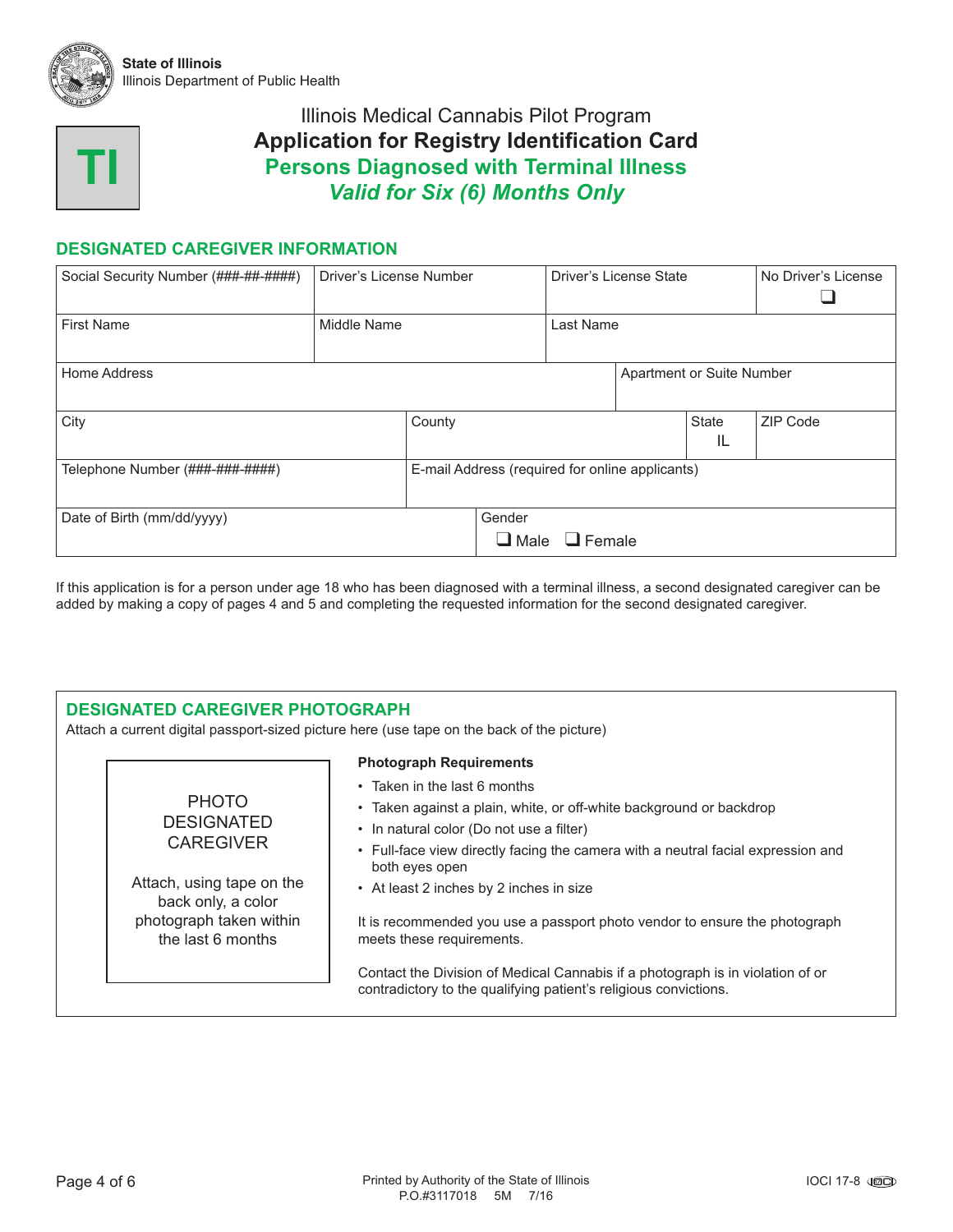



#### **DESIGNATED CAREGIVER ATTESTATIONS**

I certify the information provided in this application is true and accurate to the best of my knowledge.

*Submission of false, misleading or inaccurate information in connection with this application is grounds for revocation of my Illinois Medical Cannabis Qualifying Patient Registry Identification Card and other administrative, civil or criminal penalties.*

I additionally certify that I have been given actual Notice and understand that, notwithstanding the Compassionate Use of Medical Cannabis Pilot Program Act (Act):

- (i) cannabis is a prohibited Schedule I controlled substance under federal law;
- (ii) participation in the program is permitted only to the extent provided by the strict requirements of the Act;
- (iii) any activity not sanctioned by the Act may be a violation of state or federal law and could result in arrest, conviction, or incarceration;
- (iv) growing, distributing, or possessing cannabis under the Act, unless done through a federally-approved research program, is a violation of federal law;
- (v) growing, distributing, or possessing cannabis in any capacity, except through a federally-approved research program, may be a violation of state or federal law and could result in arrest, conviction or incarceration;
- (vi) use of medical cannabis, or possessing a medical cannabis patient or caregiver registry card, may affect an individual's ability to receive or retain federal or state licensure in other areas;
- (vii) use of medical cannabis or possessing a medical cannabis patient or caregiver registry card, in tandem with other conduct, may be a violation of state or federal law and could result in arrest, conviction or incarceration;
- (viii) participation in the Medical Cannabis Pilot Program does not authorize any person to violate federal law or state law;
- (ix) the Act does not provide any immunity from or affirmative defense to arrest or prosecution under federal law or state law, other than as set out in 410 ILCS 130/25; and
- (x) applicants shall indemnify, hold harmless, and defend the state of Illinois for any and all civil or criminal penalties resulting from participation in the program.

\_\_\_\_\_\_\_\_\_\_\_\_\_\_\_\_\_\_\_\_\_\_\_\_\_\_\_\_\_\_\_\_\_\_\_\_\_\_\_\_\_\_\_\_\_\_\_\_\_\_\_\_\_\_\_\_\_\_\_\_\_ \_\_\_\_\_\_\_\_\_\_\_\_\_\_\_\_\_\_\_\_\_\_\_\_\_\_\_\_

SIGNATURE OF DESIGNATED CAREGIVER **Example 2018** 2019 12:30 DATE (mm/dd/yyyy)

#### **Mail the application and required documents to:**

Illinois Department of Public Health Division of Medical Cannabis 535 West Jefferson Street Springfield, Illinois 62761-0001

Questions? Contact the Division of Medical Cannabis at 855-636-3688 or [DPH.MedicalCannabis@Illinois.gov.](mailto:DPH.MedicalCannabis@Illinois.gov)